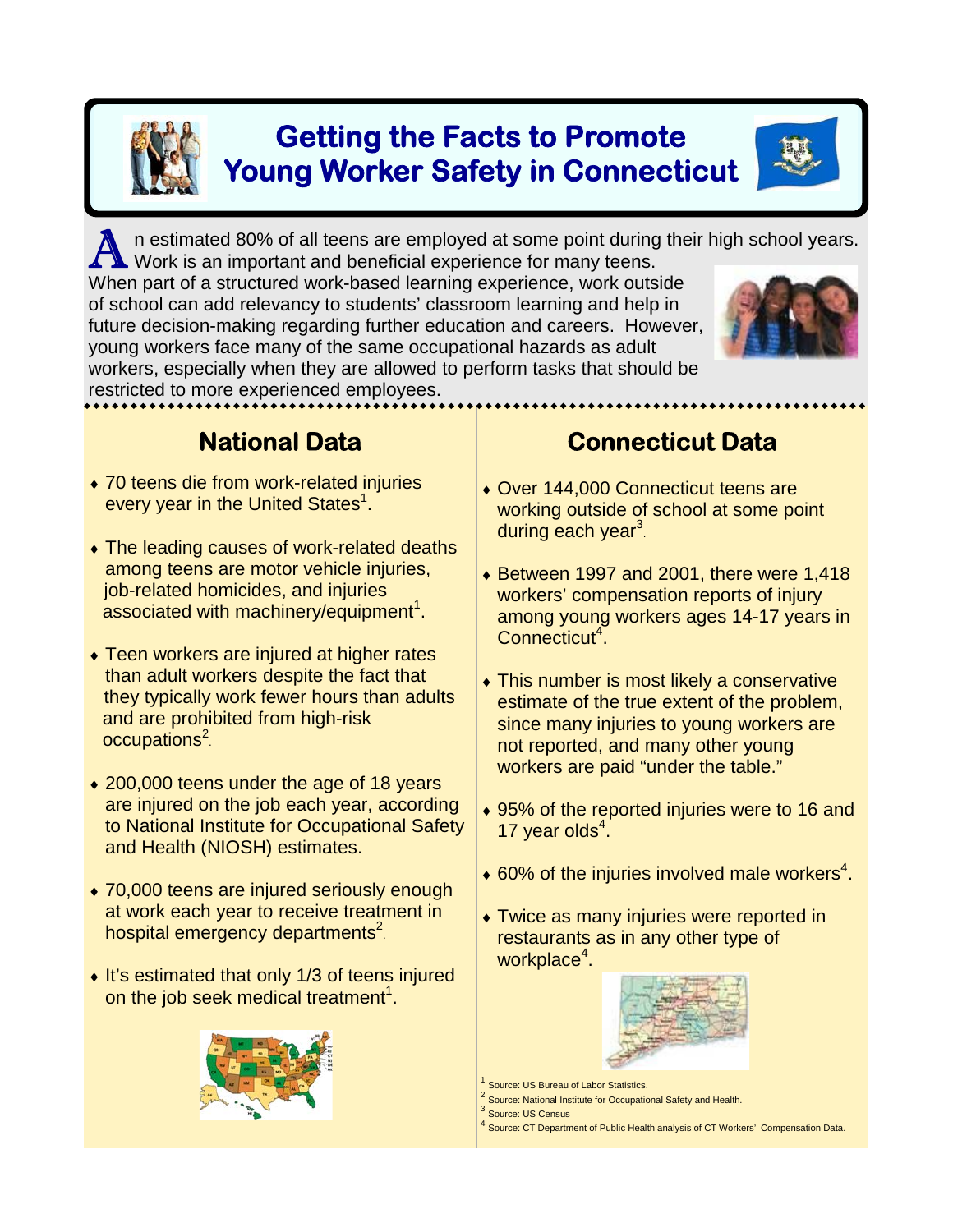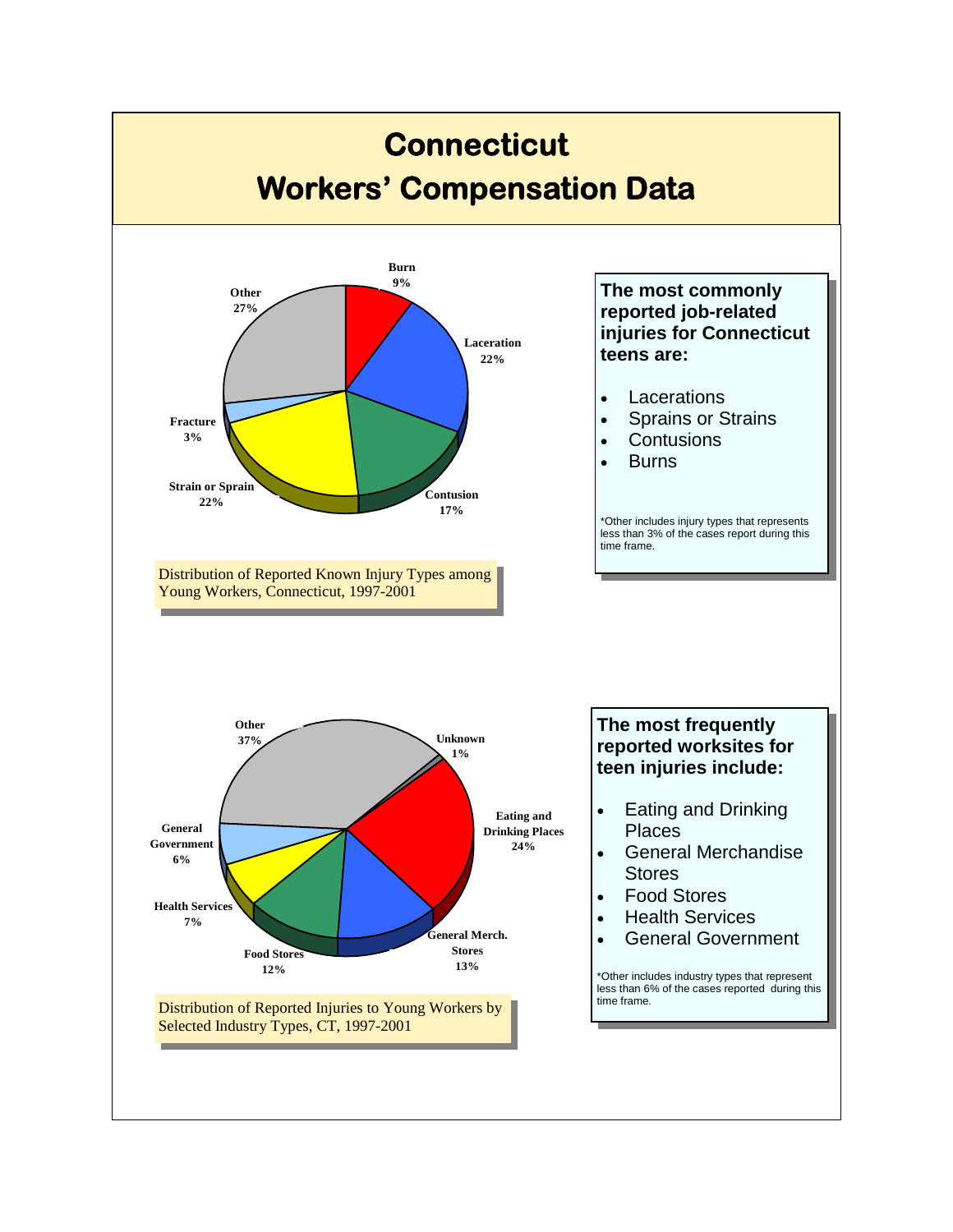# **About the Connecticut Young Worker Safety Team**

 $\blacksquare$  he CT Young Worker Safety Team is a collaboration among state, federal, local and regional agencies. Our members include the CT State Departments of Education, Labor and Public Health, the US Department of Labor, Capitol Workforce Partners, Capitol Region Educational Council, and the City of Middletown



Health Department. The goal of this collaborative effort is to improve the health and safety of teens in the workplace through awareness, education, training and advocacy.

# **How Can You Prevent Young Worker Injuries**

**Effective injury prevention requires coordinated efforts among groups with an**<br>interest in the health and safety of youth. The Connecticut Young Worker Safety Team works to increase awareness among teens, parents, educators, youth program operators and youth serving organizations, employers, health care providers, and the general public.

# **Team Activities and Resources**

• *Connecticut Work Safe! -* An interactive young worker safety curriculum designed to introduce teens to job safety issues is available in a "train-the-trainer" format. The Connecticut Work Safe curriculum covers the following topics:

> üCommon health and safety hazards üControl measures üState and federal labor laws üSources of information and help



- Statistical and informational presentations on young worker safety
- Technical assistance on young worker safety issues
- Information on Connecticut and Federal child labor laws
- Related educational materials

For more information on the CT Young Worker Safety Team contact: Marian Storch at 860-509-7791, Judith Andrews at 860-713-6766 or Deborah Pease at 860-509-7771*.*